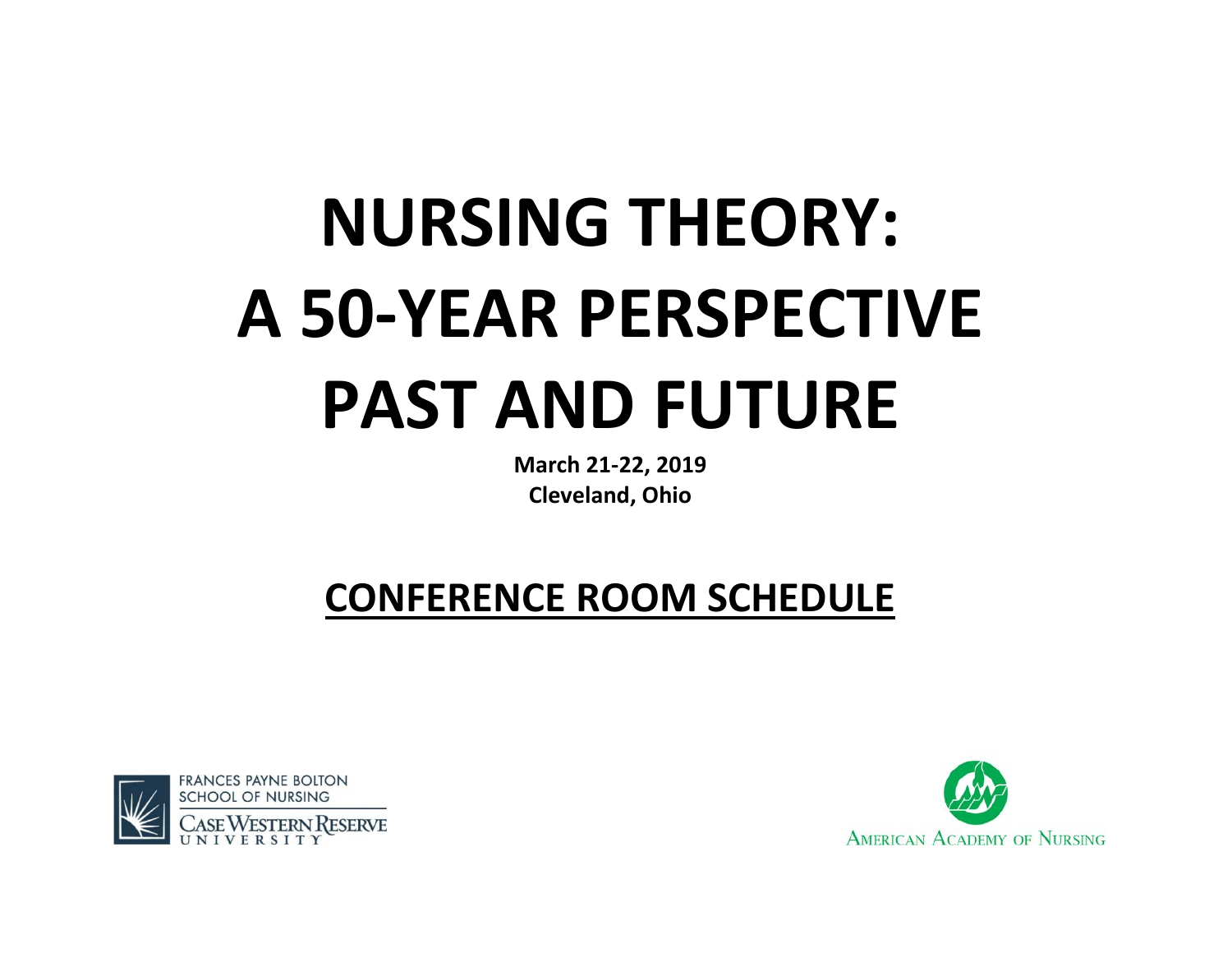| THURSDAY, 03/21   | <b>LINSALATA GREAT HALL</b>                                                                                                                                                         |                                                                                                                                  |                                                                                                                                                                                         |                                                                                                                                                                                                                                                                                                          |  |
|-------------------|-------------------------------------------------------------------------------------------------------------------------------------------------------------------------------------|----------------------------------------------------------------------------------------------------------------------------------|-----------------------------------------------------------------------------------------------------------------------------------------------------------------------------------------|----------------------------------------------------------------------------------------------------------------------------------------------------------------------------------------------------------------------------------------------------------------------------------------------------------|--|
| 7:15-8:00 AM      | <b>REGISTRATION - BREAKFAST</b>                                                                                                                                                     |                                                                                                                                  |                                                                                                                                                                                         |                                                                                                                                                                                                                                                                                                          |  |
| 8:00-8:10 AM      | <b>CONFERENCE WELCOME</b>                                                                                                                                                           |                                                                                                                                  |                                                                                                                                                                                         |                                                                                                                                                                                                                                                                                                          |  |
| 8:10-9:10 AM      | <b>SESSION ONE</b>                                                                                                                                                                  |                                                                                                                                  |                                                                                                                                                                                         |                                                                                                                                                                                                                                                                                                          |  |
|                   | 8:15 am - Pamela Reed, PhD, RN, FAAN, "Intermodernism: A Philosophical Perspective for Nursing Science"                                                                             |                                                                                                                                  |                                                                                                                                                                                         |                                                                                                                                                                                                                                                                                                          |  |
|                   | 8:30 am - Callista Roy, CSJ, PhD, RN, FAAN, "Structure of Nursing Knowledge for the 21st Century"                                                                                   |                                                                                                                                  |                                                                                                                                                                                         |                                                                                                                                                                                                                                                                                                          |  |
|                   | 8:45 am - Marlaine Smith, PhD, RN, AHN-BC, FAAN, "Regenerating Nursing's Disciplinary Perspective"                                                                                  |                                                                                                                                  |                                                                                                                                                                                         |                                                                                                                                                                                                                                                                                                          |  |
|                   | 9:00 am - Mary Jane Smith, PhD, RN, FAAN & Joyce J. Fitzpatrick, PhD, MBA, RN, FAAN, "Perspectives on the Knowledge Base of Nursing"                                                |                                                                                                                                  |                                                                                                                                                                                         |                                                                                                                                                                                                                                                                                                          |  |
| 9:10-9:20 AM      | <b>BREAK</b>                                                                                                                                                                        |                                                                                                                                  |                                                                                                                                                                                         |                                                                                                                                                                                                                                                                                                          |  |
|                   | 9:20 am - Peggy Chinn, PhD, RN, FAAN, KEYNOTE: "THE DISCIPLINE OF NURSING: MOVING FORWARD BOLDLY"                                                                                   |                                                                                                                                  |                                                                                                                                                                                         |                                                                                                                                                                                                                                                                                                          |  |
| Thursday, 03/21   | <b>SESSION TWO</b>                                                                                                                                                                  |                                                                                                                                  |                                                                                                                                                                                         |                                                                                                                                                                                                                                                                                                          |  |
|                   | <b>LINSALATA ALUMNI CENTER</b>                                                                                                                                                      |                                                                                                                                  | <b>GLIDDEN HOUSE</b>                                                                                                                                                                    |                                                                                                                                                                                                                                                                                                          |  |
| 10:30 AM-12:30 PM | <b>GREAT HALL</b>                                                                                                                                                                   | <b>LIVING ROOM</b>                                                                                                               | <b>MAGNOLIA ROOM</b>                                                                                                                                                                    | <b>BELLFLOWER ROOM</b>                                                                                                                                                                                                                                                                                   |  |
|                   | 10:30 am - Elizabeth Barrett, PhD, RN, FAAN<br>"Evolution of Barrett's and Sieloff's Nursing<br>Theories of Power"                                                                  | 10:30 am - Andrea Bailey, FNP-BC, MSN (PhD<br>student)<br>"Living Transitions: A Developing Concept                              | 10:30 am - Colleen Sweeney, PhD, JD, MSN,<br>RN, CNE<br>"Dickoff and James Revisited: The Practical<br>Reality of Nursing Theory"                                                       | 10:30 am - Jill Byrne, MSN, RN (PhD Student)<br>"Theory of Heat Stress"                                                                                                                                                                                                                                  |  |
|                   |                                                                                                                                                                                     | 10:45 am - Jessica Floyd, MSN, RN (PhD<br>Student)<br>"Taking on the Inevitable: A Developing Concept"                           |                                                                                                                                                                                         | 10:45 am - Kimberly Wallace, MSN, RN (PhD<br>Student)<br>"Using a multi-disciplinary conceptual framework<br>for behavior change to build knowledge on oral<br>health in adults receiving hemodialysis"                                                                                                  |  |
|                   | 11:00 am - Edward Halloran, PhD, RN, FAAN<br>"Nightingale and Henderson: Crucial Works 100<br>Years Apart"                                                                          | 11:00 am - Melissa McCoy, MSN, RN, Jonas<br>Scholar (PhD Student)<br>"Taking on a Life Altering Change: A Developing<br>Concept" | 11:00 am - Karen Sousa, PhD, RN, FAAN<br>"Advancing Caring Knowledge: Doctoral<br>Preparing Caring Scientists"                                                                          | 11:00 am - Wichiya Yolpant (PhD Student)<br>"Resourcefulness and depressive symptoms in<br>Thai caregivers of elders with dementia"                                                                                                                                                                      |  |
|                   |                                                                                                                                                                                     | 11:15 am - Stacy Russell, MSN, RN (PhD<br>Student)<br>"Transition to Peace: A Developing Concept"                                |                                                                                                                                                                                         | 11:15 am - Deogwoon Kim, BSN, RN (PhD<br>Student)<br>"Correlates of cervical cancer presentation be-<br>havior among minority women: a nursing theory"                                                                                                                                                   |  |
|                   | 11:30 am - Jean Watson, PhD, RN, AHN-BC,<br>FAAN, LL (AAN)<br>"Evolution of Caring Science: From Carative to<br>Caritas Processes to Unitary Caring Science<br>and Caritas-Veritas" | 11:30 am - Mi Jin Doe, MS, RN (PhD student)<br>"The Humanbecoming Concept Inventing Model:<br>Hope                               | 11:30 am - Joyce Perkins, PhD, MA, MS, RN,<br>AHN-BC, CHTP, RMT-P<br>"Unitary Human Caring Science: Articulating the<br>Disciplinary Perspective and Structure of Nursing<br>Knowledge" | 11:30 am- Diana Niland, MSN, RN (PhD<br>Student)<br>"Maintaining Well-Being with Adults Participating<br>in a Health Promotion Program"                                                                                                                                                                  |  |
|                   |                                                                                                                                                                                     | 11:45 am - Edwin-Nikko Kabigting, MS, RN<br>(PhD Student)<br>"The Humanbecoming Concept Inventing Model:<br>Feeling Overwhelmed" |                                                                                                                                                                                         | 11:45 am - Sang Lee, MSN, RN (PhD Student)<br>"The socio-ecological model approach to under-<br>standing disparities in HIV prevalence among<br>adolescents and young adults in global context"                                                                                                          |  |
|                   | 12:00 noon – Peggy Chinn, PhD, RN, FAAN<br>"Evolution of Chinn's and Polifroni's Nursing<br>Theories of Power"                                                                      | 12:00 noon - Jessica Dillard Wright, MSN, MA,<br>CNM, RN (PhD Student)<br>"A Nursing Justice Framework"                          | 12:00 noon – Elizabeth Cuniff, MSN, RN, CNE,<br><b>CNP</b><br>"Unitary Human Caring Science Embodied in an<br>AHNA Endorsed Holistic Nursing Curriculum"                                | 12:00 noon - Laura Martinez, MSN, MBA, RN<br>(PhD Student)<br>"Health Promotion Program and Self-Regulation:<br>Teaching Children Mindful Self-Care to Regulate<br>Emotions"                                                                                                                             |  |
|                   |                                                                                                                                                                                     | 12:15 am - Soyoung Choi, MSN, RN (PhD<br>Student)<br>"Analysis of caregiver burden in palliative care: An<br>integrated review"  |                                                                                                                                                                                         | 12:15 am - Daniel O'Neill, MNP, CEN, CCRN,<br>FAANP (DNP Student)<br>"Are There Prescriptive Practice Differences<br>Between Nurse Practitioners (NPs) and<br>Physicians (MDs) in the Empiric Treatment of<br>Uncomplicated Urinary Tract Infections in the<br>Emergency Department Setting in the UAE?" |  |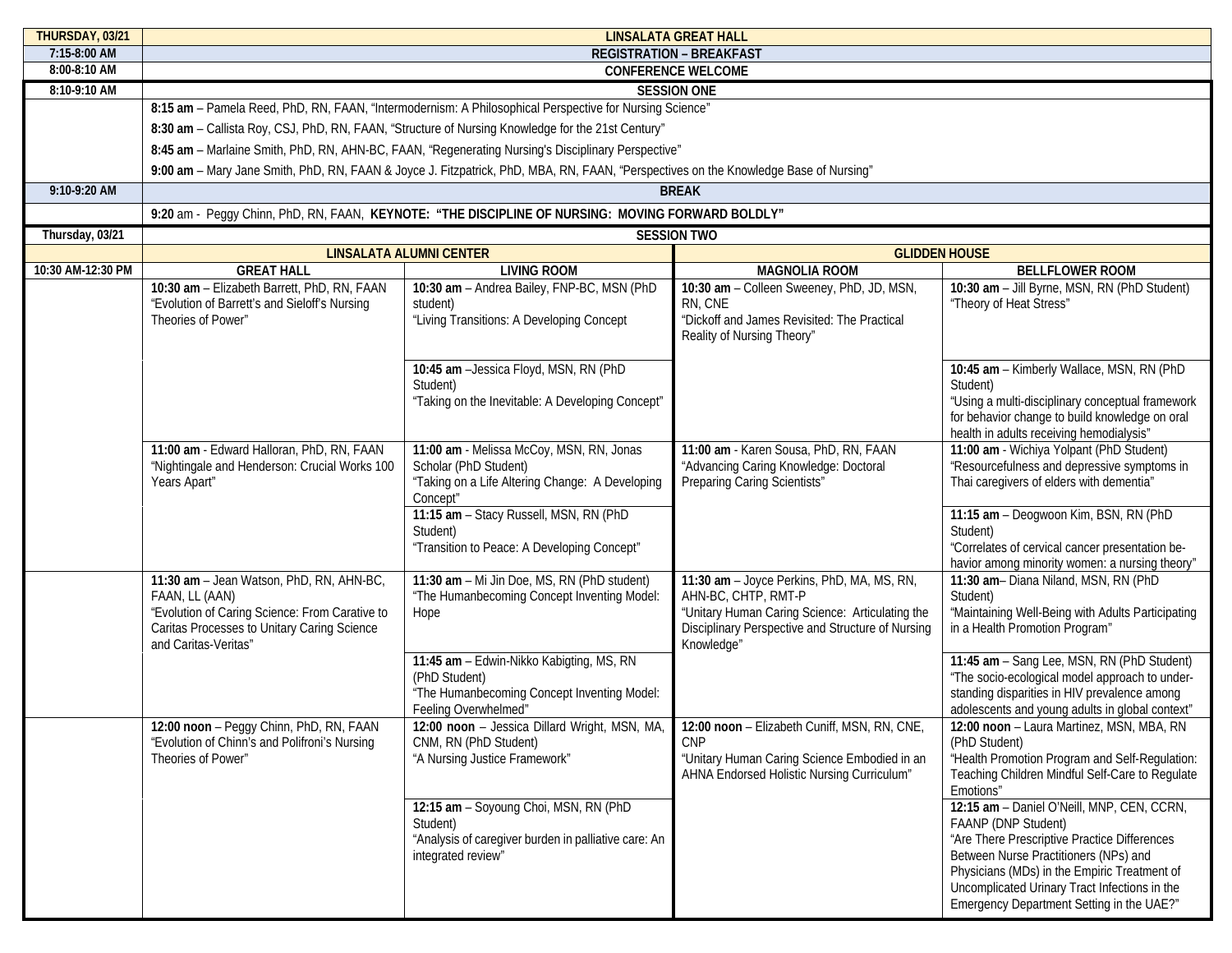| 12:30 AM-1:45 PM | <b>LUNCH - LINSALATA GREAT HALL</b>                                                                                                                                                                                                                                                                                                                                                                                                |                                                                                                                                                                                                        |                                                                                                                                                                                    |                                                                                                                                                                                   |  |
|------------------|------------------------------------------------------------------------------------------------------------------------------------------------------------------------------------------------------------------------------------------------------------------------------------------------------------------------------------------------------------------------------------------------------------------------------------|--------------------------------------------------------------------------------------------------------------------------------------------------------------------------------------------------------|------------------------------------------------------------------------------------------------------------------------------------------------------------------------------------|-----------------------------------------------------------------------------------------------------------------------------------------------------------------------------------|--|
| Thursday, 03/21  |                                                                                                                                                                                                                                                                                                                                                                                                                                    |                                                                                                                                                                                                        | <b>SESSION THREE</b>                                                                                                                                                               |                                                                                                                                                                                   |  |
|                  | <b>LINSALATA ALUMNI CENTER</b>                                                                                                                                                                                                                                                                                                                                                                                                     |                                                                                                                                                                                                        | <b>GLIDDEN HOUSE</b>                                                                                                                                                               |                                                                                                                                                                                   |  |
| 2:00-3:30 PM     | <b>GREAT HALL</b>                                                                                                                                                                                                                                                                                                                                                                                                                  | <b>LIVING ROOM</b>                                                                                                                                                                                     | <b>MAGNOLIA ROOM</b>                                                                                                                                                               | <b>BELLFLOWER ROOM</b>                                                                                                                                                            |  |
|                  | 2:00 pm - Helen Erickson, PhD, RN, AHN-BC,<br>FAAN<br>"A Review of the Theory and Paradigm,<br>Modeling and Role-Modeling: What We Know<br>Today and Don't Know"                                                                                                                                                                                                                                                                   | 2:00 pm - Chloe Littzen, MSN, RN, CPN, AE-C<br>(PhD Student)<br>"A Prismatic Mid-paradigm of Nursing"                                                                                                  | 2:00 pm - Karen Sousa, PhD, RN, FAAN<br>"Two Mind Theory Interpreted Through the Lens<br>of the Science of Unitary Human Beings for<br>Enhancing Health Behaviors"                 | 2:00 pm - Ashley Rivera, MSN, RN (PhD<br>Student)<br>"Father-Friendly Practice: Supporting Child<br>Wellness and Gender Equality"                                                 |  |
|                  |                                                                                                                                                                                                                                                                                                                                                                                                                                    | 2:15 pm - Jane Hopkins Walsh, MSN, PNPC,<br>RN (PhD Student)<br>"Just Episteme: Critical Use of 'Self' in the<br>Development of Nursing Knowledge"                                                     |                                                                                                                                                                                    | 2:15 pm - Cassandra Rosbury, BSN, MBA, RN<br>(DNP Student)<br>"Applying health promotional nursing to an opioid<br>weaning program for mothers to enhance<br>neonatal well-being" |  |
|                  | 2:30 pm - Cynthia Jacelon, PhD, RN-BC,<br>CRRN, FGSA, FAAN<br>"The Theory of Attributed Dignity"                                                                                                                                                                                                                                                                                                                                   | 2:30 pm - Kan Koffi, MSc, RN, (PhD Student)<br>"The Paradigmatic Epistemology Underling the<br>Homeodynamic Discipline: From Florence<br>Nightingale to the Universal Conceptualization of<br>Nursing" | 2:30 pm - Marian Turkel, PhD, RN, FAAN<br>"The Janus perspective: Looking Back, Looking<br>Forward to Advance the Ontology and<br>Epistemology of Unitary Caring Science"          | 2:30 pm - Payal Humbles, MSN, RN, ACNP,<br>ACGNP (PhD Student)<br>"Testing the Feasibility of Improving Family<br>Satisfaction by Implementing a Family Meeting<br>Bundle"        |  |
|                  |                                                                                                                                                                                                                                                                                                                                                                                                                                    | 2:45 pm - Sharon Casavant, MS, RN (PhD<br>Student)<br>"Unifying the Nursing Discipline Using<br>Conceptual and Theoretic Frameworks"                                                                   |                                                                                                                                                                                    | 2:45 pm- Kristina Childers, MSN, RN (PhD<br>Student)<br>"Appalachian Caregivers of Persons with<br>Dementia Non-use of Services"                                                  |  |
|                  | 3:00 pm - Mike Taylor, RN, MHA, CDE<br>"A Complexity Theory of Health and Nursing"                                                                                                                                                                                                                                                                                                                                                 | 3:00 pm- Brad Phillips, MSN, RN, CNE (PhD<br>Student)<br>"Transforming Loss: A Developing Concept for<br>Nursing"                                                                                      | 3:00 pm - Amy Kenefick Moore, PhD, CN, FNP-<br>BC, APHN-BC, HWNC-BC, APRN<br>"Using the Holistic Theory of Unpleasant<br>Symptoms to Enhance Wellbeing Throughout the<br>Lifespan" | 3:00 pm - Patrick Murphy, MSN, RN-BC (PhD<br>Student)<br>"Ease of Use of Electronic Medical Records for<br>Patients with Congestive Heart Failure"                                |  |
|                  |                                                                                                                                                                                                                                                                                                                                                                                                                                    | 3:15 pm- Stephanie Young, MSN, RN (PhD<br>Student)<br>"Beginning Development of the Concept:<br>Commitment to Care"                                                                                    |                                                                                                                                                                                    | 3:15 pm - Billie Vance, MSN, FNP-C (PhD<br>Student)<br>"Five-Year Trend in Healthcare Access and<br>Patient-Reported Health Outcomes Among<br>Women Veterans"                     |  |
| 3:30-3:45 PM     |                                                                                                                                                                                                                                                                                                                                                                                                                                    |                                                                                                                                                                                                        | <b>BREAK</b>                                                                                                                                                                       |                                                                                                                                                                                   |  |
| Thursday, 03/21  |                                                                                                                                                                                                                                                                                                                                                                                                                                    |                                                                                                                                                                                                        | SESSION FOUR - LINSALATA ALUMNI CENTER                                                                                                                                             |                                                                                                                                                                                   |  |
| 3:45-5:45 PM     |                                                                                                                                                                                                                                                                                                                                                                                                                                    | <b>GREAT HALL</b>                                                                                                                                                                                      | <b>LIVING ROOM</b><br>3:45 pm - Rosemary Eustace, PhD, PHNA-BC, RN                                                                                                                 |                                                                                                                                                                                   |  |
|                  |                                                                                                                                                                                                                                                                                                                                                                                                                                    | 3:45 pm - Jacqueline Fawcett, PhD, RN, FAAN, ANEF<br>"Questions and Answers About Our Discipline: Name and Metaparadigm"                                                                               |                                                                                                                                                                                    | "Theorizing the Social Determinants of Breast Cancer in Sub-Saharan Africa: A Family Perspective"                                                                                 |  |
|                  | 4:15 pm - Mary T. Antonelli, PhD, MPH, RN<br>"The Mis-Measure of Nursing Theory: A Unitary-Transformative Perspective as a Corrective Lens"<br>4:45 pm - Brandon Brown, MSN, RN-BC, CNL<br>"Combatting Terrestrial Perils - The Convergence of Indigenous Knowledge, Ecology and Nursing<br>Theory"<br>5:15 pm - Patricia Donohue-Porter, PhD, RN<br>"Accepting the Challenge of Toulmin: Honoring the Transmit of Nursing Theory" |                                                                                                                                                                                                        | 4:15 pm - Da'Lynn Clayton, PhD, RN<br>"Spirit-to-Spirit Connections: A Theoretical Approach to Promoting Client Wellbeing"                                                         |                                                                                                                                                                                   |  |
|                  |                                                                                                                                                                                                                                                                                                                                                                                                                                    |                                                                                                                                                                                                        | 4:45 pm - Marilyn Smith, PhD, RN<br>"A Description of the Experience of Being Treated with Compassion by Undergraduate Nursing<br>Students'                                        |                                                                                                                                                                                   |  |
|                  |                                                                                                                                                                                                                                                                                                                                                                                                                                    |                                                                                                                                                                                                        | 5:15 pm - Dorothy Jones, EdD, RN, FNI, FAAN<br>"Health as Expanding Consciousness (HEC): Impact on Knowledge Development, Research and<br>Professional Nursing Practice"           |                                                                                                                                                                                   |  |